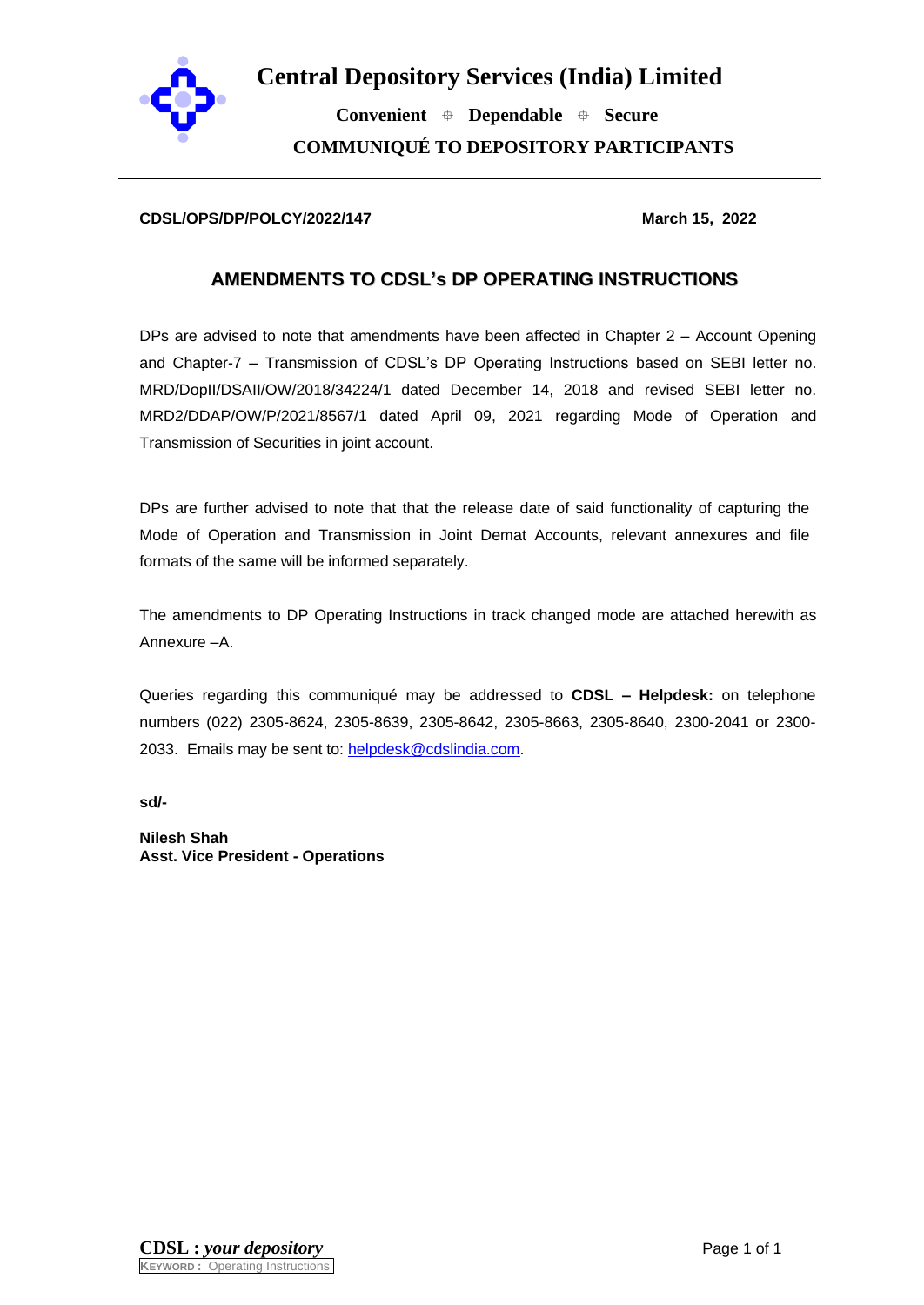| point<br>No. | <b>Existing</b>                    | <b>Proposed Amendments</b>                         |  |
|--------------|------------------------------------|----------------------------------------------------|--|
|              | <b>Chapter 2 - Account Opening</b> |                                                    |  |
| 2.9          | <b>Not Available</b>               | <b>Mode of operation in Joint Account</b>          |  |
|              |                                    |                                                    |  |
|              |                                    | In the case of demat account with<br>2.9.1         |  |
|              |                                    | joint holders, the DP shall ensure that            |  |
|              |                                    | all instructions submitted are duly                |  |
|              |                                    | signed by all account holders.                     |  |
|              |                                    | The joint account holders may opt for<br>2.9.2     |  |
|              |                                    | any one of the following modes of                  |  |
|              |                                    | operation for executing the                        |  |
|              |                                    | transactions (as mentioned under OI                |  |
|              |                                    | 2.9.4) by submitting a specific                    |  |
|              |                                    | instruction at the time of demat                   |  |
|              |                                    | account opening or at a later date                 |  |
|              |                                    | duly signed by all account holders:-<br>a. Jointly |  |
|              |                                    | b. Anyone or Survivor                              |  |
|              |                                    | In system the default option for mode              |  |
|              |                                    | of operation will be "Jointly". If mode            |  |
|              |                                    | of operation chosen by the demat                   |  |
|              |                                    | account holders is other than                      |  |
|              |                                    | "Jointly", then the same should be                 |  |
|              |                                    | captured by the DP in CDSL system.                 |  |
|              |                                    | DP can execute the following<br>2.9.3              |  |
|              |                                    | transactions as per the mode of                    |  |
|              |                                    | operation captured in the CDSL                     |  |
|              |                                    | system.<br>i. Transfer of securities including     |  |
|              |                                    | <b>Inter-Depository Transfer.</b>                  |  |
|              |                                    | ii. Pledge / Unpledge / Confiscation               |  |
|              |                                    | Margin repledge (Creation, closure                 |  |
|              |                                    | and invocation and confirmation                    |  |
|              |                                    | thereof as applicable).                            |  |
|              |                                    | iii. Freeze/ unfreeze of demat account             |  |
|              |                                    | and/ or the ISIN and / or specific                 |  |
|              |                                    | number of securities.                              |  |
|              |                                    | all transactions other than<br>2.9.4<br>For        |  |
|              |                                    | mentioned under O.I. 2.9.3,<br>the                 |  |
|              |                                    | mode of operation shall be as                      |  |
|              |                                    | "Jointly".                                         |  |
|              |                                    | Where the demat account holders<br>2.9.5           |  |
|              |                                    | have opted for operation by "any one               |  |
|              |                                    | or -survivor", the transactions as                 |  |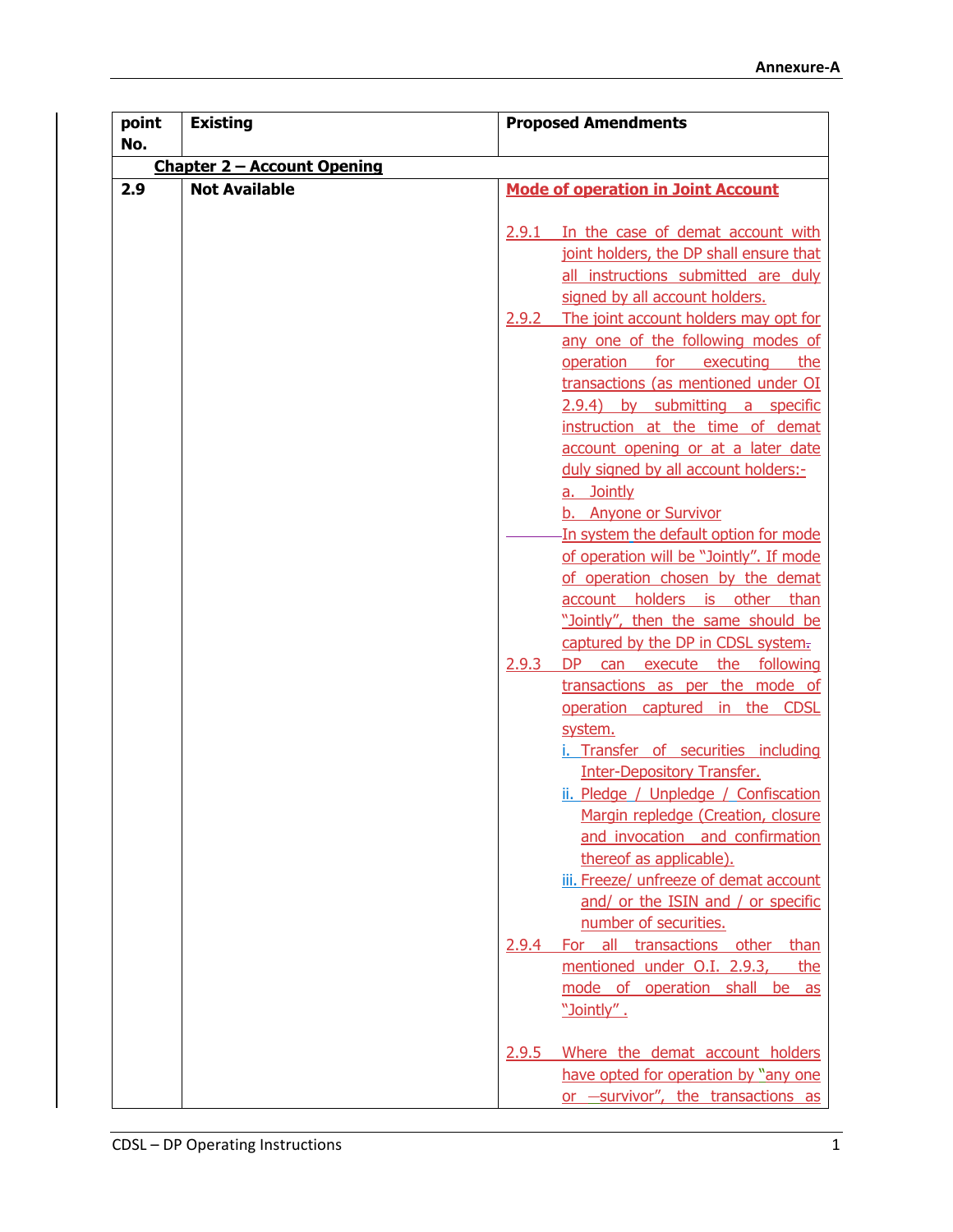| mentioned in 2.9.3 should be duly               |
|-------------------------------------------------|
| signed by any one of the holders of             |
| the joint account.                              |
| Where the account holders opted for<br>2.9.6    |
| operation by jointly the transactions           |
| mentioned above should be duly                  |
| signed by all the holders of the joint          |
| account-                                        |
| All the existing joint account holders<br>2.9.7 |
| may also opt for one of the modes of            |
| operation 2.9.2                                 |
| 2.9.8<br>With regard to transactions            |
| undertaken in client demat account as           |
| mentioned under 2.9.3, signature of             |
| one of the joint holders as per the             |
| mandate of operation given by the               |
| joint account holders shall discharge           |
| the DP in full -vis-à-vis all the account       |
| holders of the joint account and the            |
| account holders undertake to cover              |
| and quarantee the DP against all                |
| claims including by third parties               |
| pursuant to the DP acting on the                |
| transaction so received by it from one          |
| of the Client account holders.                  |
| Each demat account holder is jointly<br>2.9.9   |
| and severally liable towards the DP for         |
| all the commitments entered into by             |
| himself/ herself or by any other client         |
| account holder or authorised                    |
| representative (within the limits of the        |
| power).                                         |
| 2.9.10 The arrangement of mode of               |
| operation shall not expire on the               |
| death of one of the client holders, if          |
| surviving account holders choose the            |
| option to continue with the same                |
| demat account by deletion of                    |
| deceased's name.                                |
| 2.9.11 The surviving members have to            |
| inform the Participants about the               |
| death of account holder with requisite          |
| documents within one year.                      |
| 2.9.12.9.12 The applicability of mode of        |
| operations needs to be checked and              |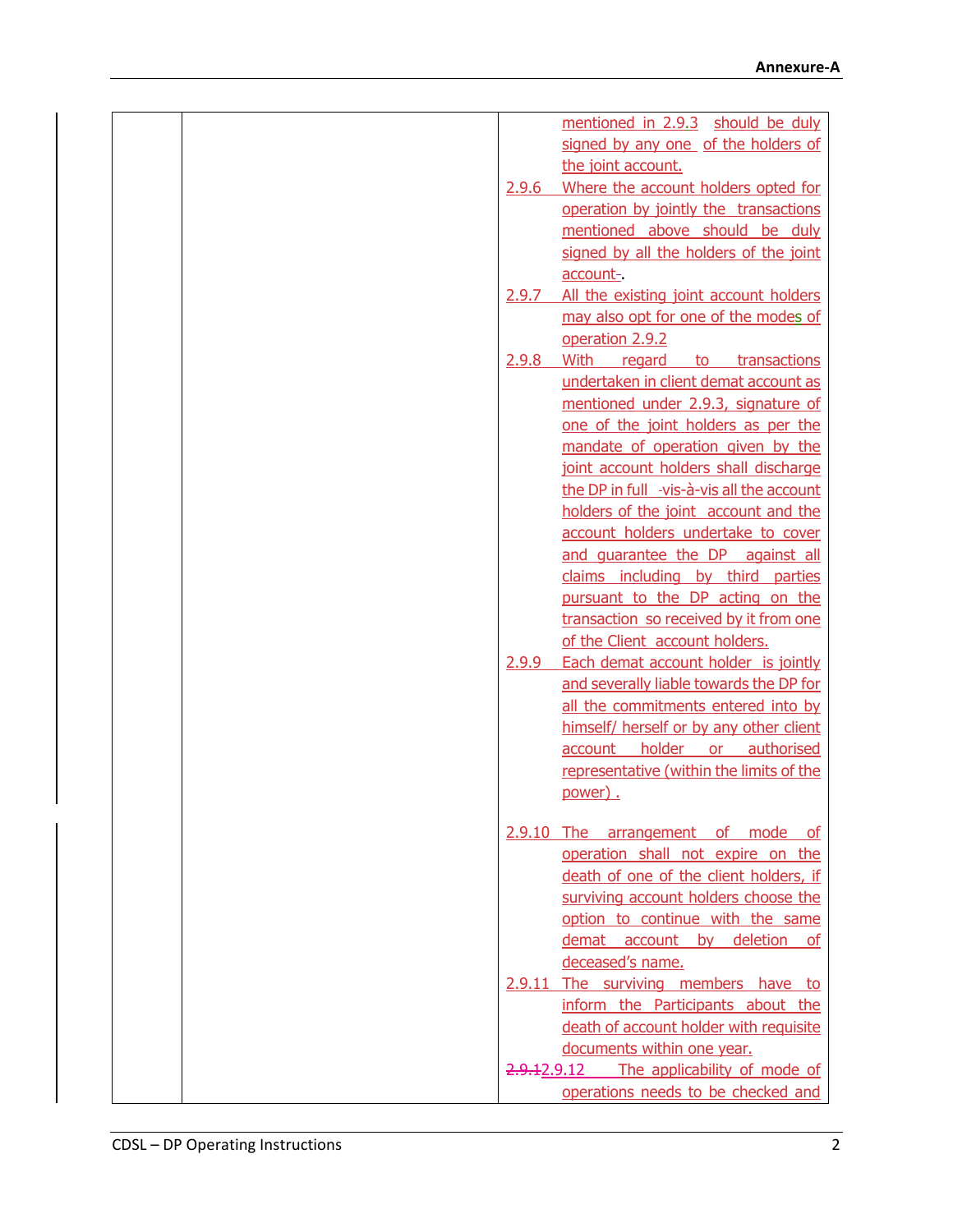|  |  | submitted for change basis on pattern        |
|--|--|----------------------------------------------|
|  |  | of only surviving account holder/s           |
|  |  | after deletion of name of deceased           |
|  |  | holder.                                      |
|  |  | 2.9.13 If The surviving holder(s) fail to    |
|  |  | inform the DP about the death of the         |
|  |  | deceased joint holder within one year        |
|  |  | of the date of demise, a new demat           |
|  |  | account shall be opened by the               |
|  |  | surviving account holder(s) to execute       |
|  |  | transmission as per the existing             |
|  |  | procedure. Necessary audit trails            |
|  |  | should be in place for the name              |
|  |  | deletion / new account set up.               |
|  |  |                                              |
|  |  | 2.9.14 Any holder of demat account of        |
|  |  | demat account may opt out from the           |
|  |  | facility as mentioned under Operating        |
|  |  | Instructions 2.9.2 by giving a written       |
|  |  | the<br>to<br><b>DP</b><br>request            |
|  |  | and upon receipt of such a request by        |
|  |  | DP, the DP shall change the mode of          |
|  |  | operation to 'jointly'.                      |
|  |  | 2.9.15 In case of a demat account with joint |
|  |  |                                              |
|  |  | holders, , all communications shall be       |
|  |  | sent to the first holder and shall be        |
|  |  | deemed to have been duly sent to all         |
|  |  | account holders.                             |
|  |  | 2.9.16 The DP should provide a facility      |
|  |  | whereby the account holders can opt          |
|  |  | to receive communication from DP to          |
|  |  | all holders in electronic mode.              |
|  |  | 2.9.17 The DP should note that Power of      |
|  |  | Attorney, if executed by the BOs will        |
|  |  | be independent of the 'mode of               |
|  |  | operation' or any change in the 'mode        |
|  |  | of operation' chosen by the BO.              |
|  |  |                                              |
|  |  |                                              |

| Chapter $-7$ TRANSMISSION |  |
|---------------------------|--|
|                           |  |

| 7 E<br>7.5 | <b>Precautions</b> |  |
|------------|--------------------|--|
|            |                    |  |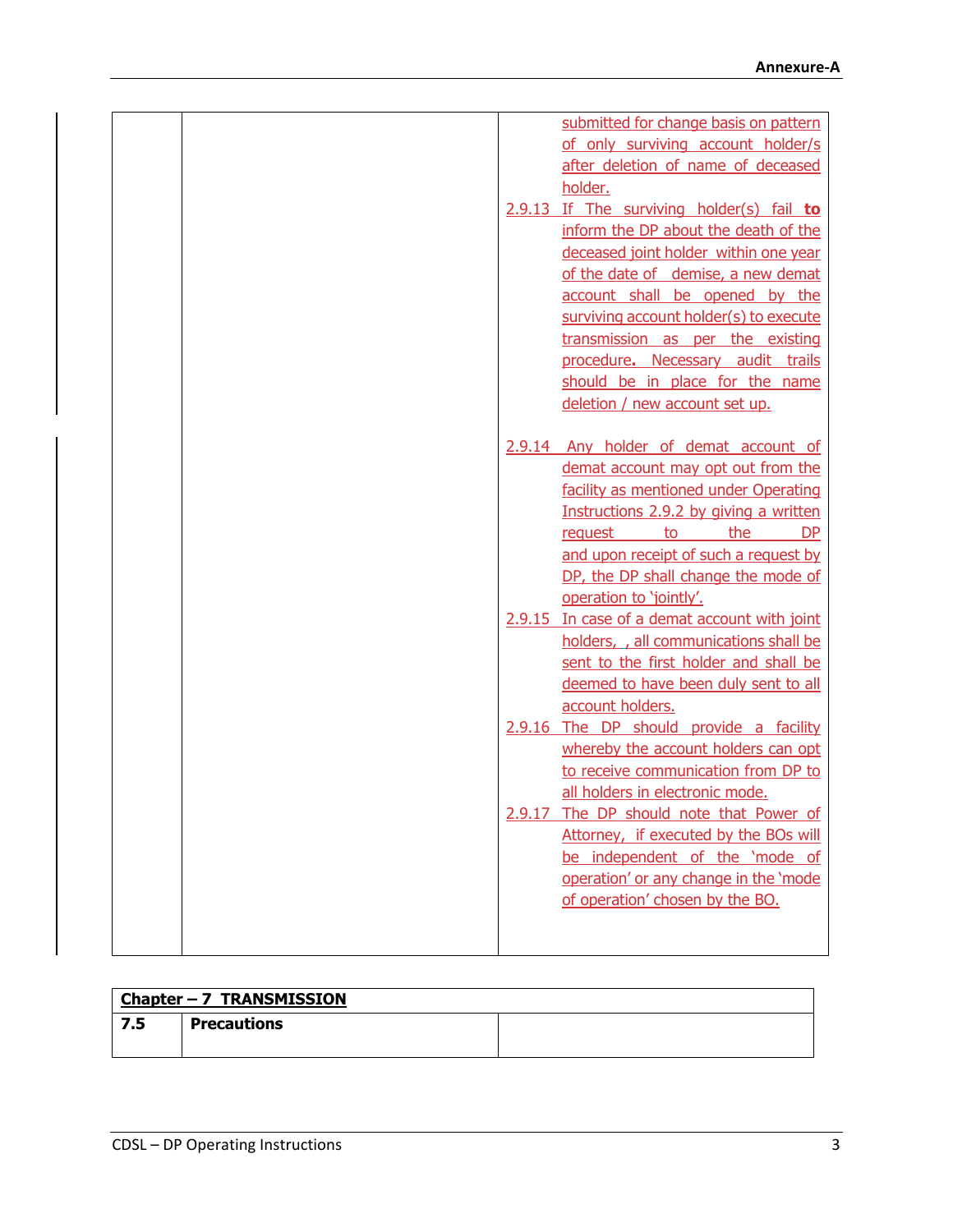| 7.5.1 | This transaction can be initiated by the DP                                         | This transaction can be initiated by the DP                                            |
|-------|-------------------------------------------------------------------------------------|----------------------------------------------------------------------------------------|
|       | for transfer of securities only in case of                                          | for transfer of securities only in case of                                             |
|       | death of all or any of the holders or in any                                        | death of all or any of the holders or in any                                           |
|       | other case with the prior approval of CDSL.                                         | other case with the prior approval of                                                  |
|       | For transmission of securities in case of                                           | For transmission of securities in<br>CDSL.<br>case of death of one of the holders, the |
|       | death of one of the holders, the new                                                | surviving holders can opt to continue the                                              |
|       | account would need to be opened in the                                              | existing demat account by giving a                                                     |
|       | same order of names of the surviving                                                | request for deletion of<br>name of the                                                 |
|       | holders as given in the old account. For                                            | deceased holder[s]<br>from the existing                                                |
|       | example: If the old account is in the names                                         | account and DP will have to obtain the                                                 |
|       | of A, B & C and "C" expires, the new                                                | mentioned<br>documentation<br>as                                                       |
|       | account, shall necessarily be in the names                                          | Operating Instruction<br>7.6.2.<br>If the                                              |
|       | of A and B.                                                                         | surviving holder(s) fails to submit such                                               |
|       |                                                                                     | request within one year of the date of<br>demise, a new demat account shall be         |
|       |                                                                                     | opened by the surviving account holder(s)                                              |
|       |                                                                                     | to execute transmission.                                                               |
|       |                                                                                     | If the surviving BO wishes - to open a new                                             |
|       |                                                                                     | account the same would need to be opened                                               |
|       |                                                                                     | in the same order of names of the surviving                                            |
|       |                                                                                     | holders as given in the old account. The                                               |
|       |                                                                                     | account can be opened with the same DP as                                              |
|       |                                                                                     | in mentioned in Operating Instruction 7.5.3                                            |
|       |                                                                                     | or with any other DP as mentioned in                                                   |
|       |                                                                                     | Operating Instruction 7.5.2. For example: If                                           |
|       |                                                                                     | the old account is in the names of A, B & C                                            |
|       |                                                                                     | and "C" expires, the new account, shall                                                |
|       |                                                                                     | necessarily be in the names of A and B.                                                |
| 7.5.2 | In case the surviving holders wish to                                               |                                                                                        |
|       | transfer the securities to a demat account                                          | In case the surviving holders wish to                                                  |
|       |                                                                                     | transfer the securities to a demat account                                             |
|       | with any other DP of CDSL, the DP shall                                             | with any other DP of CDSL, the DP shall                                                |
|       | ensure that the names of the surviving<br>holders are in the same order of names as | ensure that the names of the surviving                                                 |
|       |                                                                                     | holders are in the same order of names as                                              |
|       | in the existing account. The surviving                                              | in the existing account. The surviving                                                 |
|       | holders shall submit to the old DP, the                                             | holders shall submit to the old DP, the                                                |
|       | physical copy of the Client Master Report of                                        | physical copy of the Client Master Report of                                           |
|       | the new account duly stamped and signed                                             | the new account duly stamped and signed                                                |
|       | or electronic copy of the Client Master                                             | or electronic copy of the Client Master                                                |
|       | Report of the new account digitally signed                                          | Report of the new account digitally signed                                             |
|       | by the new DP for effecting the transmission                                        | by the new DP for effecting the transmission                                           |
|       | of securities. A declaration stating that all                                       | of securities. A declaration stating that all                                          |
|       | transactions in the account are authentic                                           | transactions in the account are authentic                                              |
|       | shall be submitted by the surviving holders                                         | shall be submitted by the surviving holders                                            |
|       | to the old DP.                                                                      | to the old DP.                                                                         |
| 7.5.3 | If the surviving holders wish to transfer the                                       | If the surviving holders wish to transfer the                                          |
|       | securities to a demat account with the same                                         | securities to a demat account with the same                                            |
|       | DP, the new account may be opened by the                                            |                                                                                        |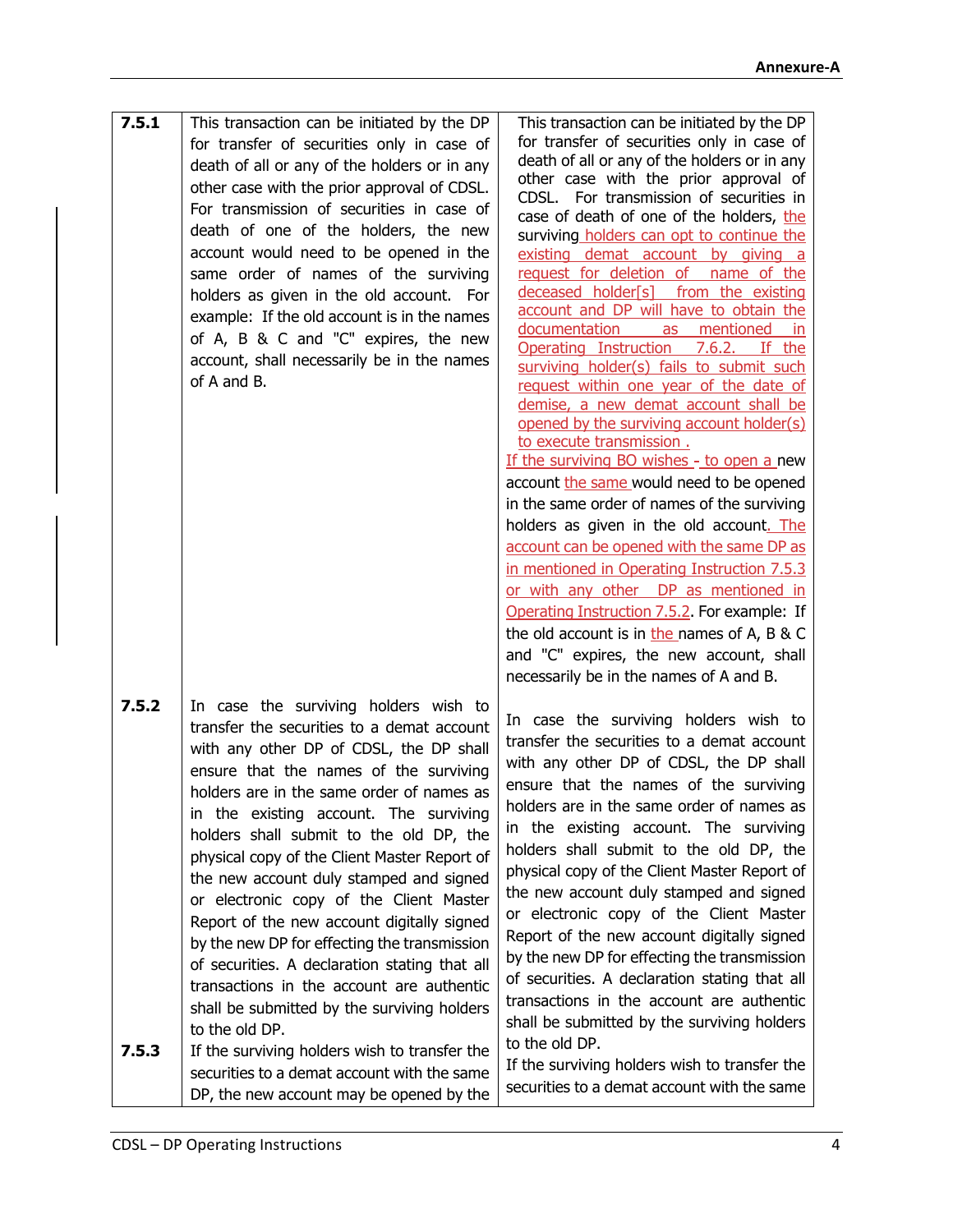**7.5.4** DP, based on the documents submitted at the time of opening of the original account. However, if the 1st holder in the new account is different from that in the old account, the DP shall ensure that the existing KYC norms are adhered to in obtaining the required proofs for recording of permanent and correspondence address. A declaration stating that all transactions in the account are authentic shall be submitted by the surviving holders to the old DP. Further, DPs shall ensure that the KYC documentation, for opening of new accounts, is as per SEBI and CDSL specifications in force at the time. If the surviving holders wish to transfer the securities to a demat account with the other DP, the new account may be opened by the

depository, they would have to submit the Client Master Report of the account with the other depository duly stamped and signed in case of physical copy or digitally signed in case of electronic copy by the DP of the other depository. The CDSL-DP would need to verify if the account is in the same order of names of the surviving holders before effecting the transfer. The transfer may be effected using the Across-Depository option in the "Transfer-Transmission" Module in the CDSL system. The following documents shall also be obtained along with the Client Master Report:-

- ➢ Duly filled and signed Account Closure Request form.
- ➢ Obtaining a Delivery Instruction Slip [DIS] is not required.
- $\triangleright$  A declaration stating that all transactions in the account are authentic
- ➢ The DP shall apply to CDSL requesting waiver of charges for such transfers on a case-to-case basis.

DP, based on the documents submitted at the time of opening of the original account. However, if the 1st holder in the new account is different from that in the old account, the DP shall ensure that the existing KYC norms are adhered to in obtaining the required proofs for recording of permanent and correspondence address. A declaration stating that all transactions in the account are authentic shall be submitted by the surviving holders to the old DP. Further, DPs shall ensure that the KYC documentation, for opening of new accounts, is as per SEBI and CDSL specifications in force at the time.

If the surviving holders wish to transfer the securities to a demat account with the other depository, they would have to submit the Client Master Report of the account with the other depository duly stamped and signed in case of physical copy or digitally signed in case of electronic copy by the DP of the other depository. The CDSL-DP would need to verify if the account is in the same order of names of the surviving holders before effecting the transfer. The transfer may be effected using the Across-Depository option in the "Transfer-Transmission" Module in the CDSL system. The following documents shall also be obtained along with the Client Master Report:-

- ➢ Duly filled and signed Account Closure Request form.
- ➢ Obtaining a Delivery Instruction Slip [DIS] is not required.
- $\triangleright$  A declaration stating that all transactions in the account are authentic
- ➢ The DP shall apply to CDSL requesting waiver of charges for such transfers on a case-to-case basis.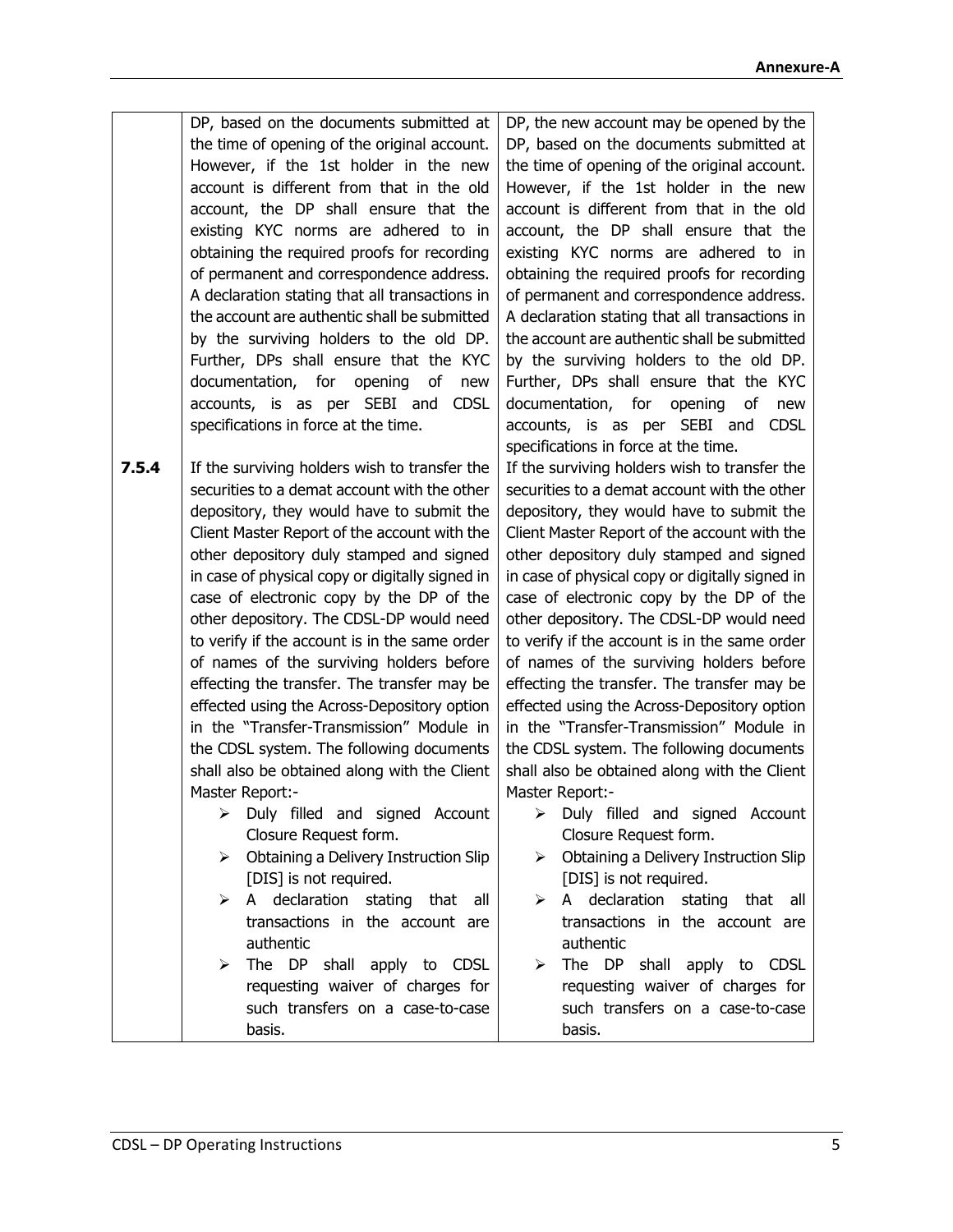| 7.5.5 | If the transfer of securities from the account<br>is to be effected to a claimant / Successor,<br>the DP shall take measures to satisfy itself<br>to the identity of the Successor<br>as<br>mentioned in the Succession documents.                                                                                                                                                                                                                                                                                                                                                                                                                                                                                                                                                                                                                                                                                                 | If the transfer of securities from the<br>account is to be effected to a claimant /<br>Successor, the DP shall take measures to<br>satisfy itself as to the identity of the<br>Successor mentioned in the Succession                                                                                                                                                                                                                                                                                                                                                                                                                                                                                                                                                                                                                                                                                                                     |
|-------|------------------------------------------------------------------------------------------------------------------------------------------------------------------------------------------------------------------------------------------------------------------------------------------------------------------------------------------------------------------------------------------------------------------------------------------------------------------------------------------------------------------------------------------------------------------------------------------------------------------------------------------------------------------------------------------------------------------------------------------------------------------------------------------------------------------------------------------------------------------------------------------------------------------------------------|------------------------------------------------------------------------------------------------------------------------------------------------------------------------------------------------------------------------------------------------------------------------------------------------------------------------------------------------------------------------------------------------------------------------------------------------------------------------------------------------------------------------------------------------------------------------------------------------------------------------------------------------------------------------------------------------------------------------------------------------------------------------------------------------------------------------------------------------------------------------------------------------------------------------------------------|
|       |                                                                                                                                                                                                                                                                                                                                                                                                                                                                                                                                                                                                                                                                                                                                                                                                                                                                                                                                    | documents.                                                                                                                                                                                                                                                                                                                                                                                                                                                                                                                                                                                                                                                                                                                                                                                                                                                                                                                               |
| 7.5.6 | The DP shall ensure that the copies of the<br>documents submitted by the Claimant<br>(Successor) are verified with the original<br>documents.                                                                                                                                                                                                                                                                                                                                                                                                                                                                                                                                                                                                                                                                                                                                                                                      | The DP shall ensure that the copies of the<br>documents submitted by the Claimant<br>(Successor) are verified with the original<br>documents.                                                                                                                                                                                                                                                                                                                                                                                                                                                                                                                                                                                                                                                                                                                                                                                            |
| 7.5.7 | On receiving intimation of the death of any<br>of the holder(s) and after receiving the<br>Death<br>Certificate<br>Death<br>original<br>or<br>certificate downloaded from the online<br>of<br>portal<br>Government<br>carrying<br>digital/facsimile signature of the issuing<br>authority or a copy of the<br>Death<br>Certificate(duly notarized or attested by a<br>Gazetted Officer), the DP shall not allow the<br>execution of any instruction other than<br>transmission request in the deceased BO's<br>account, i.e. the DP shall freeze the account<br>for debits with appropriate reason code. In<br>case death certificate is downloaded from<br>the online portal of Government, the<br>authorised official of the DP should verify<br>the details from the Governments website<br>or from the office of the concerned registrar<br>(birth/death) and keep a record of the same<br>with his signature and stamp of DP. | On receiving intimation of the death of any<br>of the holder(s) and after receiving the<br>Death Certificate<br>or<br>Death<br>original<br>certificate downloaded from the online<br>of<br>portal<br>Government<br>carrying<br>digital/facsimile signature of the issuing<br>authority or a copy of the Death<br>Certificate(duly notarized or attested by a<br>Gazetted Officer), the DP shall not allow<br>the execution of any instruction other than<br>transmission request in the deceased BO's<br>account, i.e. the DP shall freeze the<br>account for debits with appropriate reason<br>code.<br>death certificate<br>In case<br>is<br>downloaded from the online portal of<br>Government, the authorised official of the<br>DP should verify the details from the<br>Governments website or from the office of<br>the concerned registrar (birth/death) and<br>keep a record of the same with his<br>signature and stamp of DP. |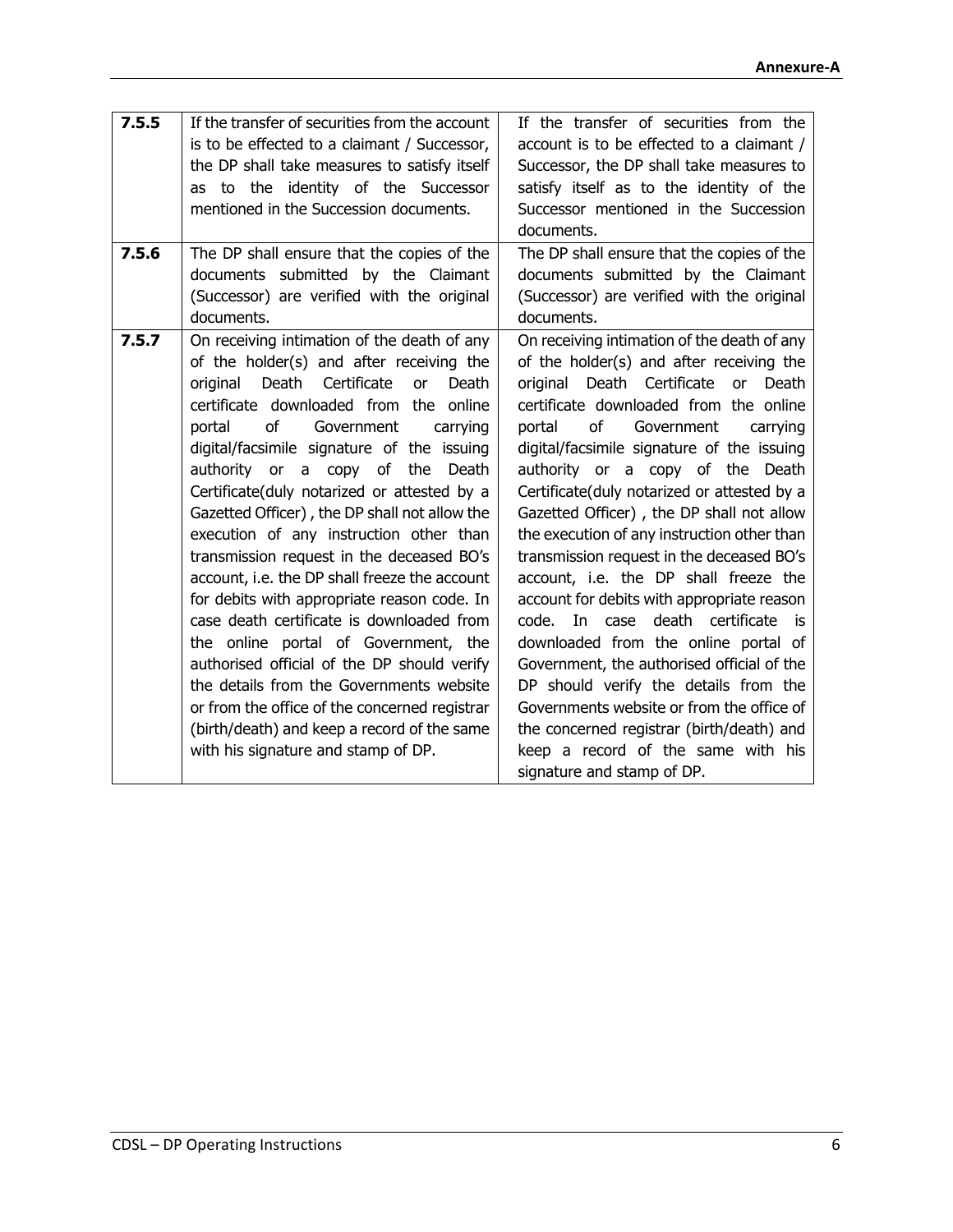| 7.5.8 | The securities which are encumbered (i.e.       | The securities which are encumbered (i.e.          |
|-------|-------------------------------------------------|----------------------------------------------------|
|       | Pledged, earmarked, etc.) will not be           | Pledged, earmarked, etc.) will not be              |
|       | transferred out of the account and will         | transferred out of the account and will            |
|       | remain in the deceased BO account till such     | remain in the deceased BO account till             |
|       | time as the encumbrance is removed or the       | such time as the encumbrance is removed            |
|       | obligation (in case of earmarking) is met.      | or the obligation (in case of earmarking) is       |
|       | Similarly, securities of ISINs that are 'Frozen | met. Similarly, securities of ISINs that are       |
|       |                                                 |                                                    |
|       | for debits and / or credits' due to regulatory  | 'Frozen for debits and / or credits' due to        |
|       | restraints like pending listing of the          | regulatory restraints like pending listing of      |
|       | company with the Exchanges pursuant to an       | the company with the Exchanges pursuant            |
|       | Initial Public Offer (IPO) or Scheme of         | to an Initial Public Offer (IPO) or Scheme         |
|       | arrangement etc will not be transferred out     | of arrangement etc will not be transferred         |
|       | of the account. In such cases, the account      | out of the account. In such cases, the             |
|       | will reflect a "TO-BE-CLOSED" status.           | account will reflect a "TO-BE-CLOSED"              |
|       | However at a later date, when the ISINs         | status. However at a later date, when the          |
|       | which are 'Frozen for debits and / or credits'  | ISINs which are 'Frozen for debits and / or        |
|       | are activated in the BO's account, the DP       | credits' are activated in the BO's account,        |
|       |                                                 | the DP may process the transfer of the             |
|       | may process the transfer of the said            |                                                    |
|       | securities to the account of the transmittee    | said securities to the account of the              |
|       | BO(s) based on a copy of the Transmission       | transmittee $BO(s)$ based on a copy of the         |
|       | Request Form submitted earlier.                 | Transmission Request Form submitted                |
|       |                                                 | earlier.                                           |
|       |                                                 | DP has to satisfy itself that there<br>7.5.9       |
|       |                                                 | is no order from any competent                     |
|       |                                                 | court brought to its notice                        |
|       |                                                 | restraining the transmission of the                |
|       |                                                 | deceased demat account holder.                     |
|       |                                                 |                                                    |
|       |                                                 | 7.5.10 Further, DP has to make it clear            |
|       |                                                 | to the survivor (s) that he /she                   |
|       |                                                 | would be receiving the securities                  |
|       |                                                 | of the deceased holder as a                        |
|       |                                                 | trustee of the legal heirs of the                  |
|       |                                                 | deceased demat account holder.                     |
|       |                                                 |                                                    |
| 7.6.2 | Death of one of the Joint Holders               | Death of one of the Joint Holders                  |
|       |                                                 |                                                    |
|       | On death of one of the joint holders,           | . On death of one of the joint holders,            |
|       | the surviving holders shall succeed to          | <b><i>EThe surviving holders shall request</i></b> |
|       | the securities standing to the credit of        | the DP succeed to transmit the                     |
|       | such an account.                                | securities standing to the credit of               |
|       |                                                 | such an account.                                   |
|       |                                                 |                                                    |
|       |                                                 | The surviving holders shall have an                |
|       |                                                 | option to either continue with the                 |
|       |                                                 | account by deletion<br>same<br>of .                |
|       |                                                 | deceased's name [Annexure $7.2 B - 1$ ]            |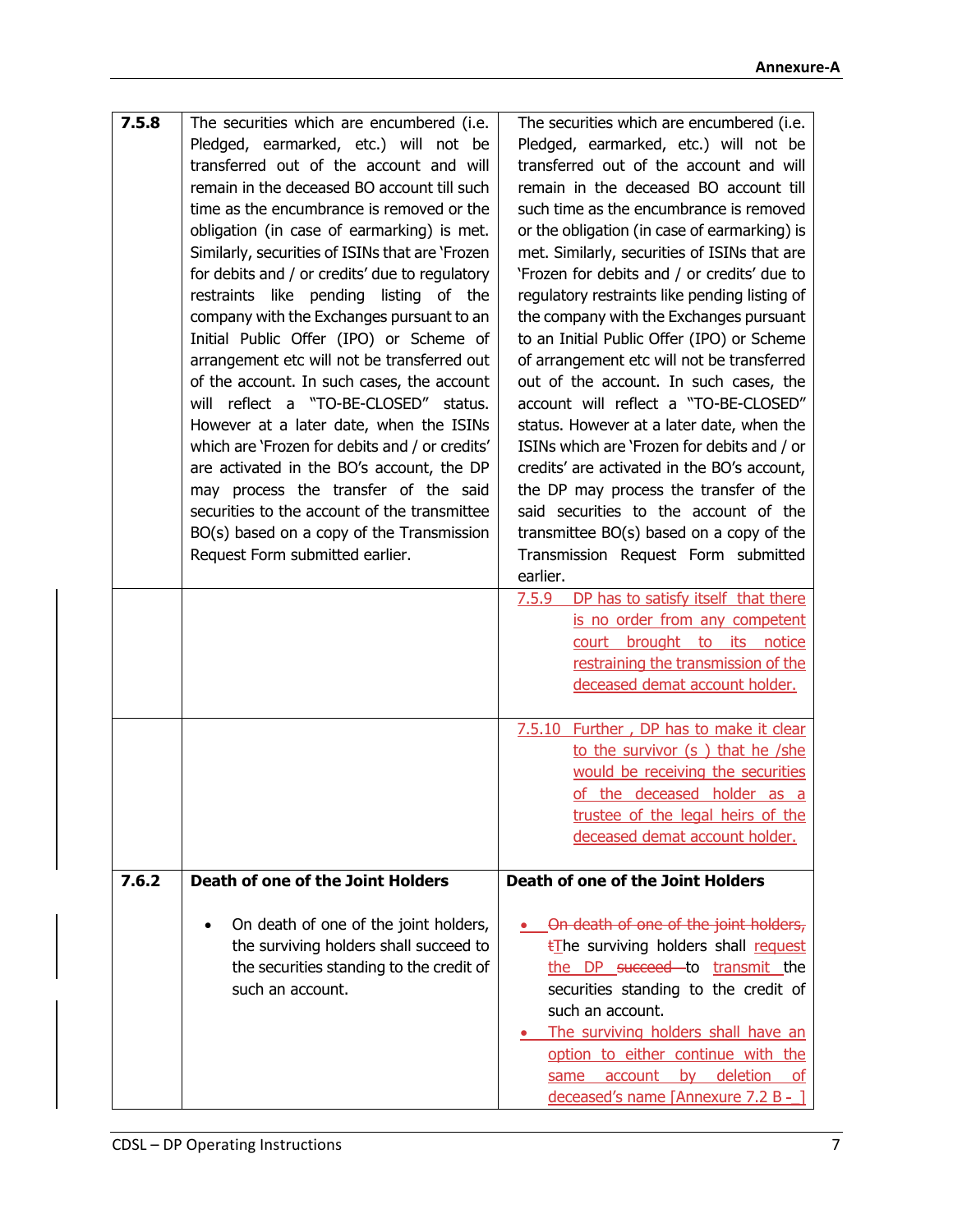| or open a new account in the same       |
|-----------------------------------------|
| order of names.                         |
| A. Procedure to be followed in case     |
| the surviving holders wish to           |
| with<br>continue<br>the<br>existing     |
| account.                                |
|                                         |
| The surviving holders shall submit the  |
| following documents to the existing DP. |
|                                         |
| Annexure 7.2B for deletion of name      |
| of the deceased holder duly signed by   |
| the surviving holder (s)                |
| Original or copy of the death           |
| certificate of the deceased holder(s),  |
| duly notarized /<br>attested by a       |
| Gazetted Officer or Death certificate   |
| downloaded from the online portal of    |
| Government carrying digital/facsimile   |
| signature of the issuing authority. In  |
| case death certificate is downloaded    |
| from the online portal of Government,   |
| the authorized official of the DP       |
| should verify the details from the      |
| Governments website or from the         |
| office of the concerned registrar       |
| (birth/death) and keep a record of the  |
| same with his signature and stamp of    |
| DP.                                     |
| If the deceased holder was the first    |
| holder in the demat account.            |
| a. DP should ensure that existing KYC   |
| norms are adhered for obtaining         |
| the required proofs for recording       |
| permanent/correspondence<br>of          |
| address.                                |
| b. Further, the DP shall ensure that    |
| the KYC documentation is as per         |
| SEBI and CDSL specifications in         |
| force at the time.                      |
| c. Fresh details like bank account,     |
| phone numbers, mobile no. email         |
| ids, etc. are obtained of the new       |
| first holder.                           |
| a.d.A fresh Nomination form, duly       |
| signed by the surviving holders         |
|                                         |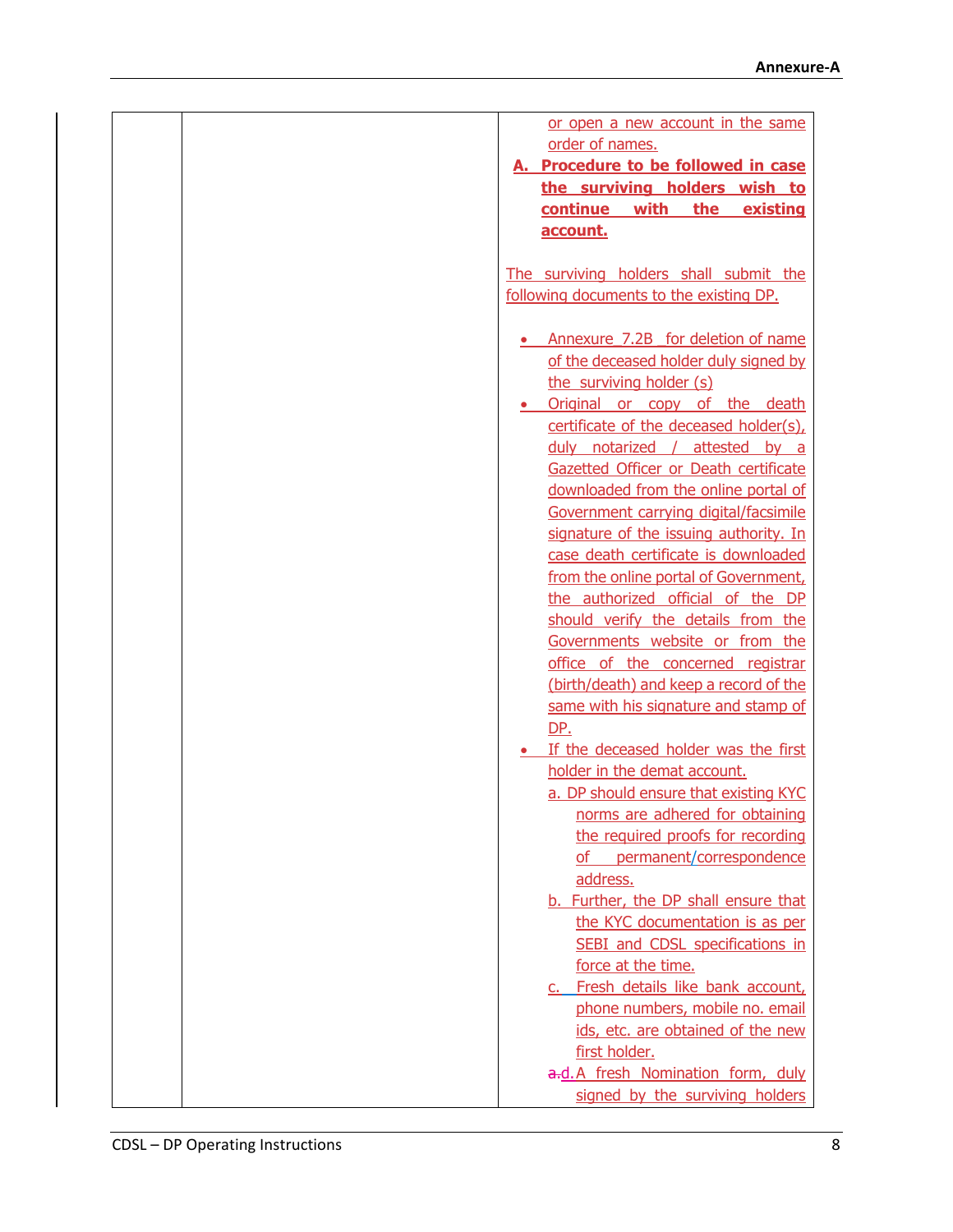On the death of one of the joint holders, the surviving holders shall submit the following documents to the DP –

- a. Transmission Request Form duly filled in – Annexure 7.2. The surviving holders shall submit one Transmission Request Form to the DP.
- b. Original or copy of the death certificate of the deceased holder(s), duly notarized / attested by a Gazetted Officer or Death certificate downloaded from the online portal of Government carrying digital/facsimile signature of the issuing authority. In case death certificate is downloaded from the online portal of Government, the authorised official of the DP should verify the details from the Governments website or from the office of the concerned registrar (birth/death) and keep a record of the same with his signature and stamp of DP.
- c. Client Master Report of the new account duly stamped and signed in case of physical copy or digitally signed in case of electronic copy by the new DP of the joint holders, in case the joint holder(s) has/have a demat account with some other DP of CDSL / other depository.

will have to be obtained for the existing demat account after deletion of the deceased holder and the same has to be duly updated in the CDSL system and Nomination Register.

**B. Procedure to be followed in case the surviving holders opts to transfer the securities to any other DP. –**

On the death of one of the joint holders, the surviving holders shall submit the following documents to the DP –

- a. Transmission Request Form duly filled in Annexure 7.2A. The surviving holders shall submit one Transmission Request Form to the DP.
- b. Original or copy of the death certificate of the deceased holder(s), duly notarized / attested by a Gazetted Officer or Death certificate downloaded from the online portal of Government carrying digital/facsimile signature of the issuing authority. In case death certificate is downloaded from the online portal of Government, the authorised official of the DP should verify the details from the Governments website or from the office of the concerned registrar (birth/death) and keep a record of the same with his signature and stamp of DP.
- c. Client Master Report of the new account duly stamped and signed in case of physical copy or digitally signed in case of electronic copy by the new DP of the joint holders, in case the joint holder(s) has/have a demat account with some other DP of CDSL / other depository.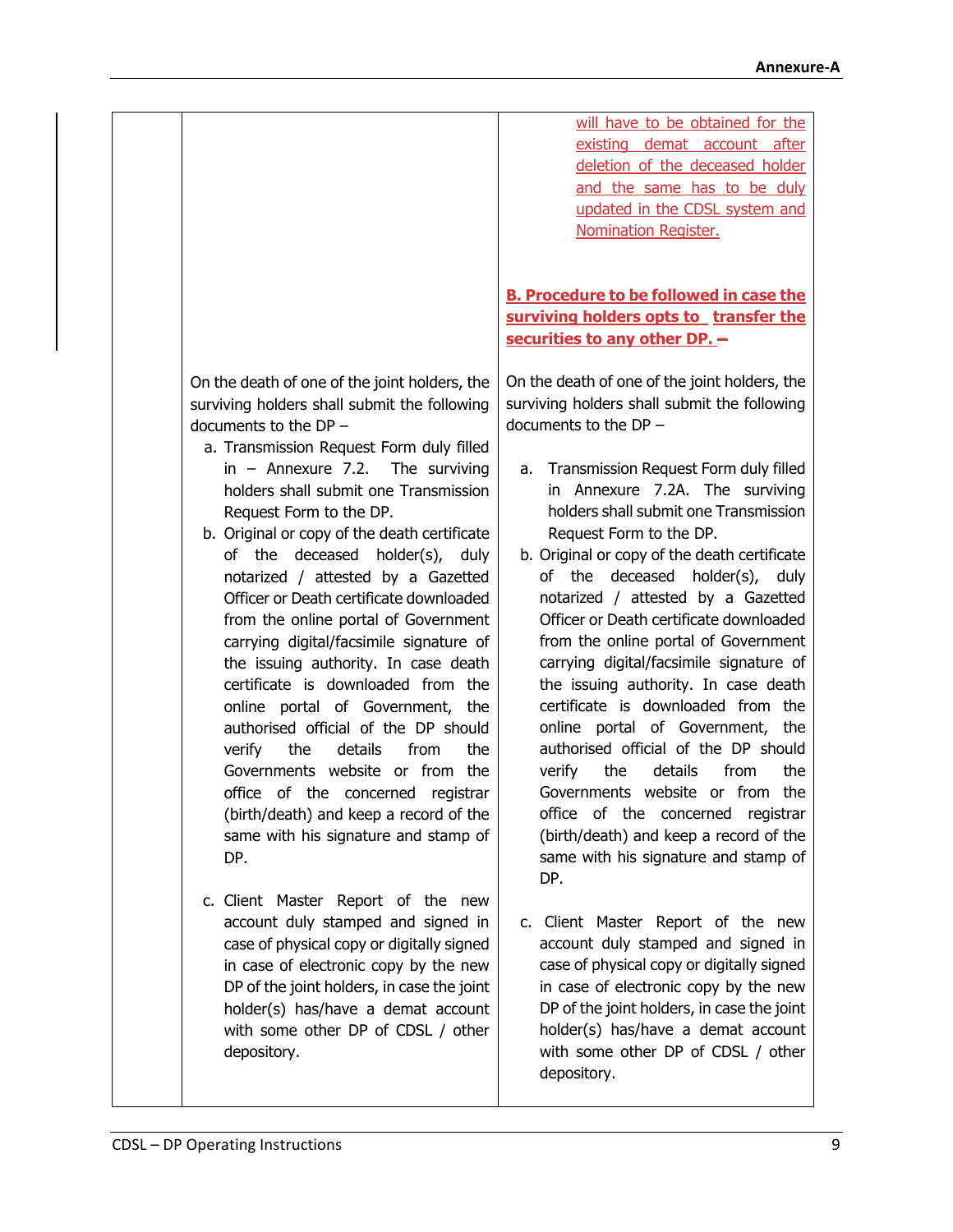| The surviving holder(s) can transmit<br>$\bullet$<br>securities to an account opened in<br>their names only.<br>e.g. 1: If the account is in the name of A,<br>B and C, on death of B,<br>the surviving holders: A and C can<br>transmit the securities only to an<br>account opened in the order A and<br>C.<br>e.g. 2 : If the account is in the name of A                                                                                                                                                                                                                                                                                                                                                                                                                                                                                                                                                                                                                                                                                                                          | The surviving holder(s) can transmit<br>$\bullet$<br>securities to an account opened in their<br>names only.<br>e.g. 1: If the account is in the name of A,<br>B and C, on death of B,<br>the surviving holders : A and C can<br>transmit the securities only to an account<br>opened in the order A and C.<br>e.g. 2 : If the account is in the name of A                                                                                                                                                                                                                                                                                                                                                                                                                                                                                                                                                                                                                                                                                                                                                                                                                          |
|---------------------------------------------------------------------------------------------------------------------------------------------------------------------------------------------------------------------------------------------------------------------------------------------------------------------------------------------------------------------------------------------------------------------------------------------------------------------------------------------------------------------------------------------------------------------------------------------------------------------------------------------------------------------------------------------------------------------------------------------------------------------------------------------------------------------------------------------------------------------------------------------------------------------------------------------------------------------------------------------------------------------------------------------------------------------------------------|-------------------------------------------------------------------------------------------------------------------------------------------------------------------------------------------------------------------------------------------------------------------------------------------------------------------------------------------------------------------------------------------------------------------------------------------------------------------------------------------------------------------------------------------------------------------------------------------------------------------------------------------------------------------------------------------------------------------------------------------------------------------------------------------------------------------------------------------------------------------------------------------------------------------------------------------------------------------------------------------------------------------------------------------------------------------------------------------------------------------------------------------------------------------------------------|
| and B, on the death of B, the surviving<br>holder: A can transmit the securities<br>only to an account in the name of A<br>without joint holders.                                                                                                                                                                                                                                                                                                                                                                                                                                                                                                                                                                                                                                                                                                                                                                                                                                                                                                                                     | and B, on the death of B, the surviving<br>holder: A can transmit the securities<br>only to an account in the name of A<br>without joint holders.<br>For both A & B options mentioned above,                                                                                                                                                                                                                                                                                                                                                                                                                                                                                                                                                                                                                                                                                                                                                                                                                                                                                                                                                                                        |
| On submission of the abovementioned<br>certificates and documents, the DP<br>shall suspend prospective debits to the<br>deceased BO's account and await<br>instructions from the Successor(s).<br>The DP shall make a prima facie check<br>٠<br>on the death certificate submitted by<br>the surviving holder(s).<br>The DP shall open a new account, if an<br>account does not exist in the same<br>order of names of the surviving holders<br>as appearing in the original BO<br>account.<br>The new account may be opened, with<br>the same DP, based on the documents<br>submitted at the time of opening of the<br>original account. If the 1st holder of<br>the new account is different from the<br>1st holder of the old account, the DP<br>shall ensure that the existing KYC<br>norms are adhered to in obtaining the<br>required proofs for recording<br>of<br>and<br>correspondence<br>permanent<br>Further, DPs shall ensure<br>address.<br>that the KYC documentation for<br>opening of new accounts is as per SEBI<br>and CDSL specifications in force at the<br>time. | further procedure to be followed<br>On submission of the abovementioned<br>certificates and documents, the DP<br>shall suspend prospective debits to the<br>deceased BO's account and await<br>instructions from the Successor(s).<br>The DP shall make a prima facie check<br>$\bullet$<br>on the death certificate submitted by<br>the surviving holder(s).<br>The DP shall open a new account, if an<br>$\bullet$<br>account does not exist in the same<br>order of names of the surviving holders<br>as appearing in the original BO<br>account.<br>The new account may be opened, with<br>$\bullet$<br>the same DP, based on the documents<br>submitted at the time of opening of the<br>original account. If the 1 <sup>st</sup> holder of<br>the new account is different from the<br>1 <sup>st</sup> holder of the old account, the DP<br>shall ensure that the existing KYC<br>norms are adhered to in obtaining the<br>required proofs for recording of<br>and<br>permanent<br>correspondence<br>Further, DPs shall ensure<br>address.<br>that the<br>KYC documentation for<br>opening of new accounts is as per SEBI<br>and CDSL specifications in force at the<br>time. |
|                                                                                                                                                                                                                                                                                                                                                                                                                                                                                                                                                                                                                                                                                                                                                                                                                                                                                                                                                                                                                                                                                       |                                                                                                                                                                                                                                                                                                                                                                                                                                                                                                                                                                                                                                                                                                                                                                                                                                                                                                                                                                                                                                                                                                                                                                                     |